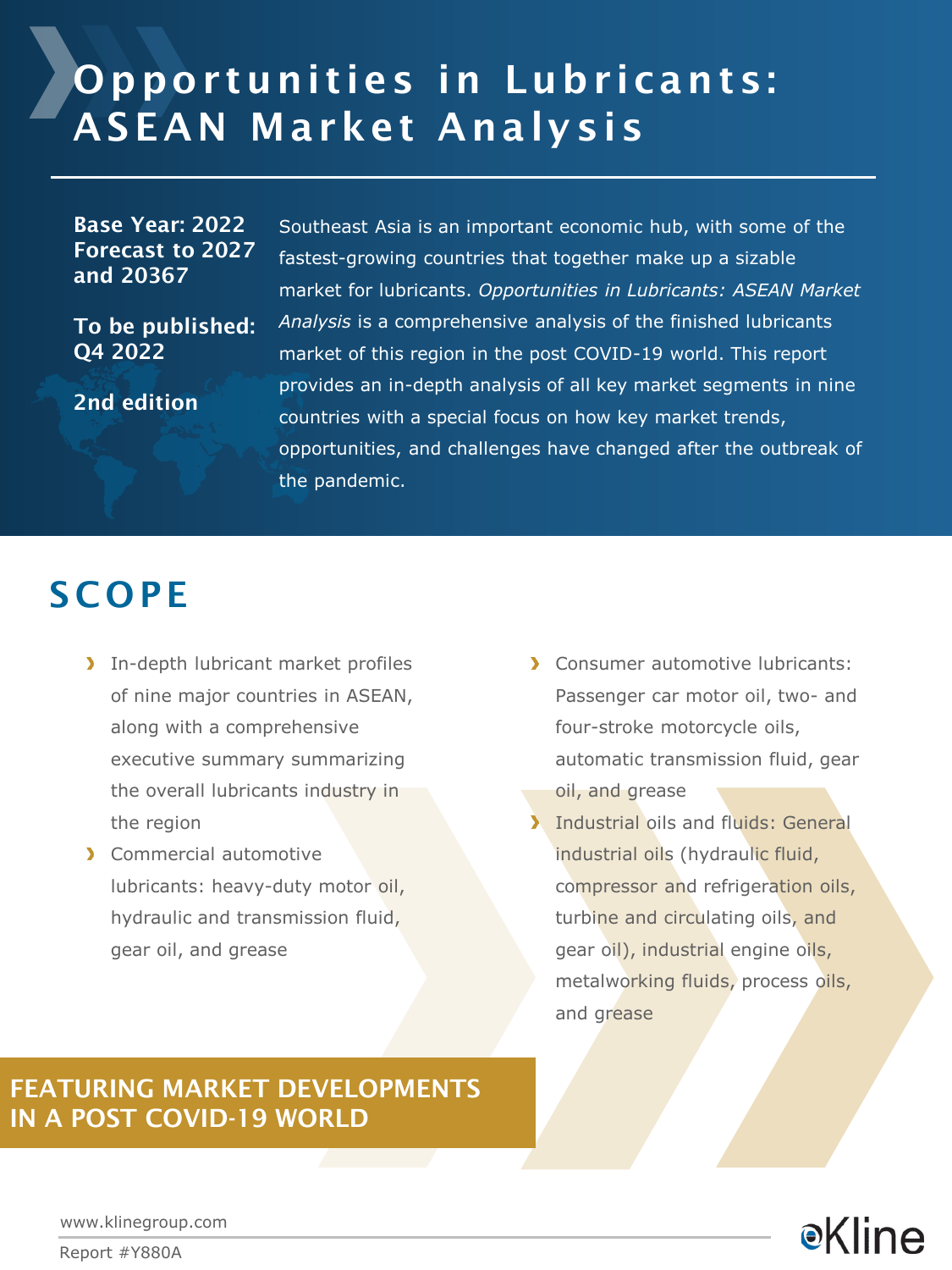# TABLE OF CONTENTS

#### Introduction

#### Executive Summary

ASEAN lubricant industry market review

- Regional macroeconomic trends
- Leading lubricants supplier market share
- Performance trends of lubricants
- Demand growth for lubricants
- Overview of leading country markets
- Key end-use applications and distribution channels

#### Market Profiles

Detailed profiles covering major markets (listed in Table 1) provide the following information:

- Political and economic background
- Vehicle population and manufacturing
- **Basestock manufacturing**
- **Additives**
- Overall lubricant demand



- Commercial automotive market segment overview: Product category, formulation type, viscosity grade, API service category, on-highway and offhighway subsegments, synthetics penetration, supplier market share, and 10-year forecast and assumptions.
- Consumer automotive market segment overview: Product category, formulation type, viscosity grade, API service category, installed and retail subsegments, synthetics penetration, supplier market share, and 10-year forecast and assumptions.
- Industrial oils and fluids market segment overview: Product category, formulation type, viscosity grades leading industries, supplier market share, and 10-year forecast and assumptions.
- In addition to demand estimates for 2022, historical data for 2020 with the impact of COVID-19 for the major market segments:
	- Commercial automotive
	- Consumer automotive
	- Industrial
- Overall appraisal of lubricants market

#### **TABLE 1. COUNTRIES COVERED**

| Cambodia  | Thailand    |
|-----------|-------------|
| Indonesia | Philippines |
| Laos      | Singapore   |
| Malaysia  | Vietnam     |
| Myanmar   |             |

**e**Kline